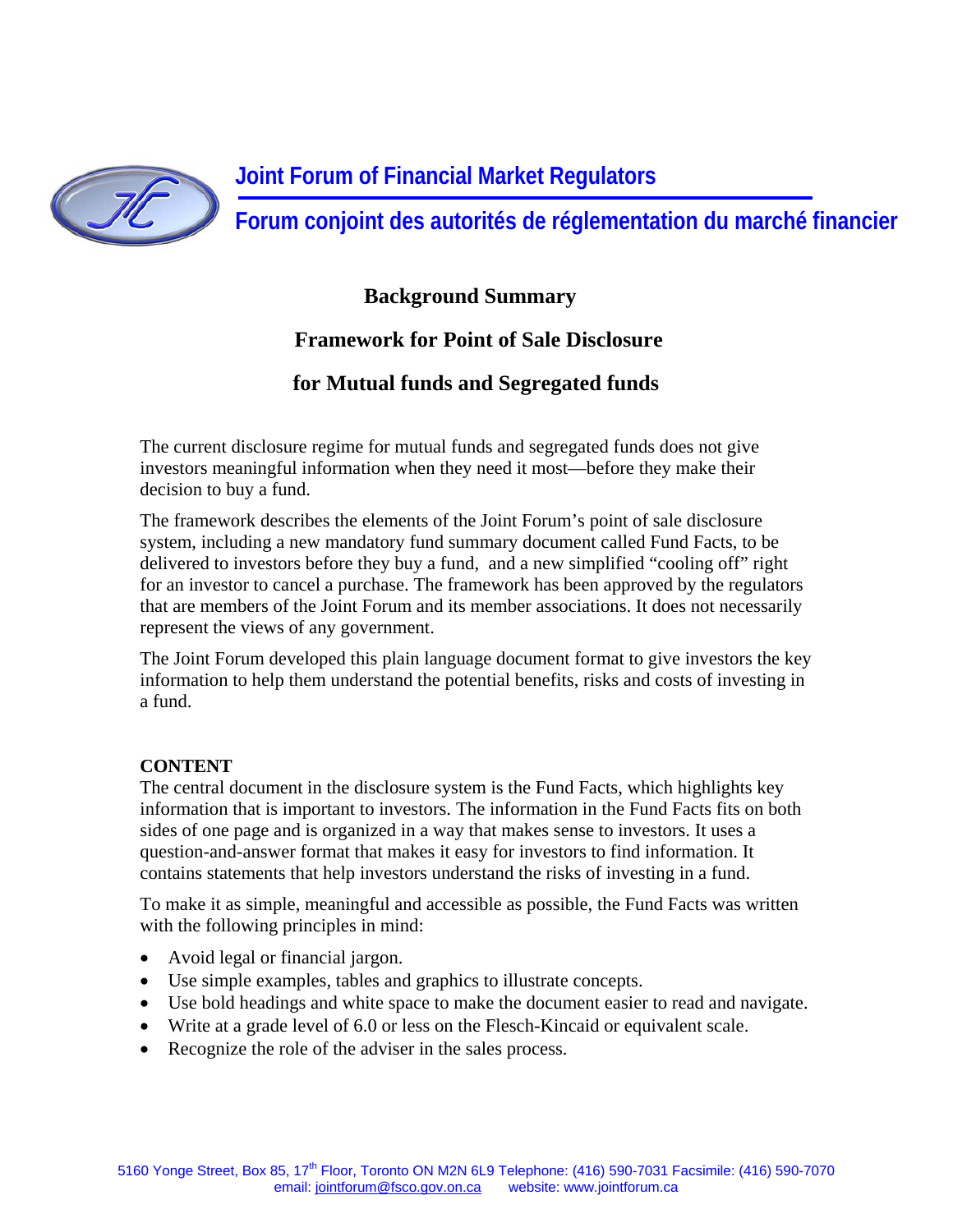## **WHEN FUND FACTS MUST BE DELIVERED**

Dealers and insurers will have to deliver the Fund Facts for initial purchases (first purchase of a fund not currently held in the account or under the insurance contract).

If the adviser recommends the fund, Fund facts must be delivered before or at the point of sale for initial purchases (with the exception of money market funds).

For investor initiated purchases through an adviser, investors can choose to receive the Fund Facts before or at the point of sale, or with their trade confirmation. The adviser will have to bring the Fund Facts to the investor's attention. Suitability requirements will still apply.

For initial purchases made through order execution-only accounts, Fund Facts will be required to be delivered with the trade confirmation.

Dealers and insurers will be required to give investors the option to receive annually the Fund Facts for all of the funds they hold.

## **HOW FUND FACTS MAY BE DELIVERED**

Fund Facts can be directly delivered to each investor by hand, fax, mail, or electronically.

Electronic delivery could include sending an electronic copy of the document directly to the investor either as an attachment or link, or directing the investor to the document on the fund manager's or insurer's website.

It would not be sufficient to make the information available on the internet and leave it to investors to find it. Nor would it be sufficient to describe the document orally without delivering it.

### **INVESTOR RIGHTS**

Investors have rights under the framework including a new cooling off right.

Investors in mutual funds and segregated funds will have a cooling-off right that allows them to cancel their purchase. They will have two business days from receipt of trade confirmation to exercise this right.

The investor will get back the lesser of:

- the amount of their original investment and
- the value of the fund on the day they exercise the cooling-off right

The cancellation of a purchase is processed the same way as a redemption.

#### **FILING REQUIREMENTS**

Preparation and filing of Fund Facts will be subject to the regulatory requirements relevant to the product. For example, Fund Facts for mutual funds would fall within the jurisdiction of the securities regulators while segregated funds would fall within the jurisdiction of the insurance regulators.